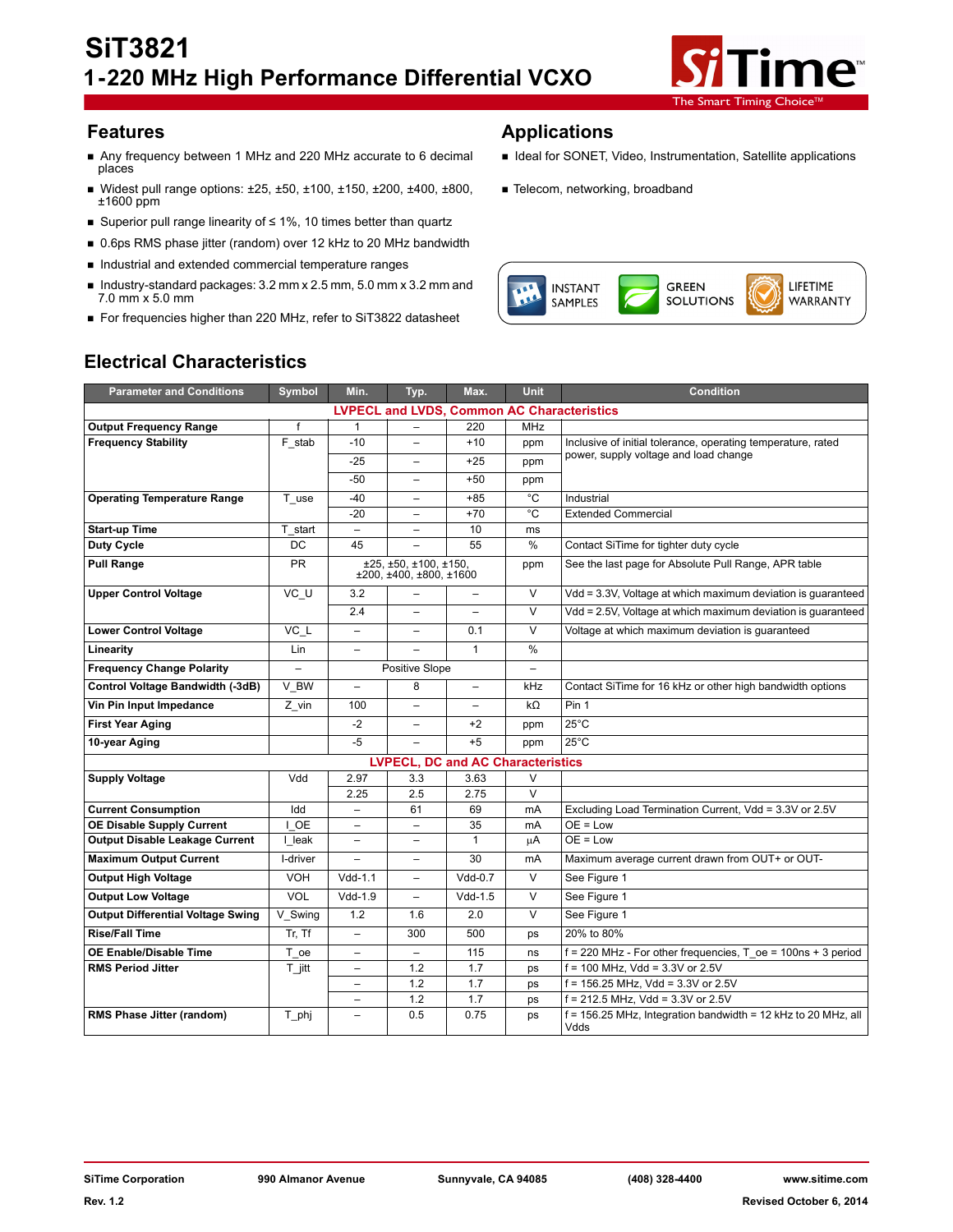

# **Electrical Characteristics**

| <b>Parameter and Conditions</b>         | <b>Symbol</b> | Min.                     | Typ.            | Max.  | <b>Unit</b> | <b>Condition</b>                                                      |
|-----------------------------------------|---------------|--------------------------|-----------------|-------|-------------|-----------------------------------------------------------------------|
| <b>LVDS, DC, and AC Characteristics</b> |               |                          |                 |       |             |                                                                       |
| <b>Supply Voltage</b>                   | Vdd           | 2.97                     | 3.3             | 3.63  | v           |                                                                       |
|                                         |               | 2.25                     | 2.5             | 2.75  | V           |                                                                       |
| <b>Current Consumption</b>              | Idd           | -                        | 47              | 55    | mA          | Excluding Load Termination Current, Vdd = 3.3V or 2.5V                |
| <b>OE Disable Current</b>               | I OE          | $\overline{\phantom{0}}$ | $\qquad \qquad$ | 35    | mA          | $OE = Low$                                                            |
| <b>Output Disable Leakage Current</b>   | leak          | -                        |                 |       | μA          | $OE = Low$                                                            |
| <b>Differential Output Voltage</b>      | <b>VOD</b>    | 200                      | 350             | 500   | mV          | See Figure 4                                                          |
| <b>VOD Magnitude Change</b>             | $\Delta$ VOD  | $\overline{\phantom{0}}$ | $\qquad \qquad$ | 50    | mV          | See Figure 4                                                          |
| <b>Offset Voltage</b>                   | <b>VOS</b>    | 1.125                    | 1.2             | 1.375 | V           | See Figure 4                                                          |
| <b>VOS Magnitude Change</b>             | $\Delta$ VOS  | -                        | -               | 50    | mV          | See Figure 4                                                          |
| <b>Rise/Fall Time</b>                   | Tr, Tf        | $\overline{\phantom{0}}$ | 495             | 600   | ps          | 20% to 80%                                                            |
| OE Enable/Disable Time                  | T oe          | -                        | -               | 115   | ns          | $f = 220$ MHz - For other frequencies, T $oe = 100$ ns + 3 period     |
| <b>RMS Period Jitter</b>                | T jitt        | -                        | 1.2             | 1.7   | ps          | f = 100 MHz, Vdd = 3.3V or 2.5V                                       |
|                                         |               | $\overline{\phantom{0}}$ | 1.2             | 1.7   | ps          | f = 156.25 MHz, Vdd = 3.3V or 2.5V                                    |
|                                         |               | -                        | 1.2             | 1.7   | ps          | f = 212.5 MHz, Vdd = 3.3V or 2.5V                                     |
| <b>RMS Phase Jitter (random)</b>        | T phj         | -                        | 0.6             | 0.85  | ps          | f = 156.25 MHz, Integration bandwidth = 12 kHz to 20 MHz, all<br>Vdds |

## **Pin Description**

| Pin | <b>Map</b> |        | <b>Functionality</b>                                                                                   |                                                            |  |
|-----|------------|--------|--------------------------------------------------------------------------------------------------------|------------------------------------------------------------|--|
|     | <b>VIN</b> | Input  | Control Voltage                                                                                        | <b>Top View</b>                                            |  |
|     | NC.        | Input  | No Connect (only for 3225 package)                                                                     |                                                            |  |
| 2   | <b>OE</b>  | Input  | H or Open: specified frequency output<br>L: output is high impedance (only for 7050 and 5032 packages) | 6 VDD<br>VINI <sub>1</sub>                                 |  |
|     | <b>GND</b> | Power  | <b>VDD Power Supply Ground</b>                                                                         | $\left\lceil \frac{5}{5} \right\rceil$ OUT-<br>$NC/OE$ $2$ |  |
| 4   | OUT+       | Output | <b>Oscillator Output</b>                                                                               |                                                            |  |
| 5   | OUT-       | Output | Complementary Oscillator Output                                                                        | $\frac{1}{2}$ 4 OUT+<br>GND 3                              |  |
| 6   | <b>VDD</b> | Power  | Power Supply Voltage                                                                                   |                                                            |  |

## **Absolute Maximum**

Attempted operation outside the absolute maximum ratings may cause permanent damage to the part. Actual performance of the IC is only guaranteed within the operational specifications, not at absolute maximum ratings.

| <b>Parameter</b>                                                     | Min.                     | Max. | Unit    |
|----------------------------------------------------------------------|--------------------------|------|---------|
| Storage Temperature                                                  | $-65$                    | 150  | $\circ$ |
| <b>VDD</b>                                                           | $-0.5$                   |      |         |
| Electrostatic Discharge                                              | $\overline{\phantom{0}}$ | 2000 |         |
| Soldering Temperature (follow standard Pb free soldering guidelines) | $\overline{\phantom{0}}$ | 260  | $\circ$ |

## **Thermal Consideration**

| Package     | <sup>l</sup> θJA, 4 Layer Board ,<br>$(^{\circ}C/W)$ | $\theta$ JC, Bottom<br>$(^{\circ}C/W)$ |
|-------------|------------------------------------------------------|----------------------------------------|
| 7050, 6-pin | 142                                                  | っっ                                     |
| 5032, 6-pin | 97                                                   | 20                                     |
| 3225, 6-pin | 109                                                  | 20                                     |

## **Environmental Compliance**

| <b>Parameter</b>                  | <b>Condition/Test Method</b> |
|-----------------------------------|------------------------------|
| Mechanical Shock                  | MIL-STD-883F, Method 2002    |
| <b>Mechanical Vibration</b>       | MIL-STD-883F, Method 2007    |
| Temperature Cycle                 | JESD22, Method A104          |
| Solderability                     | MIL-STD-883F, Method 2003    |
| <b>Moisture Sensitivity Level</b> | MSL1 @ 260°C                 |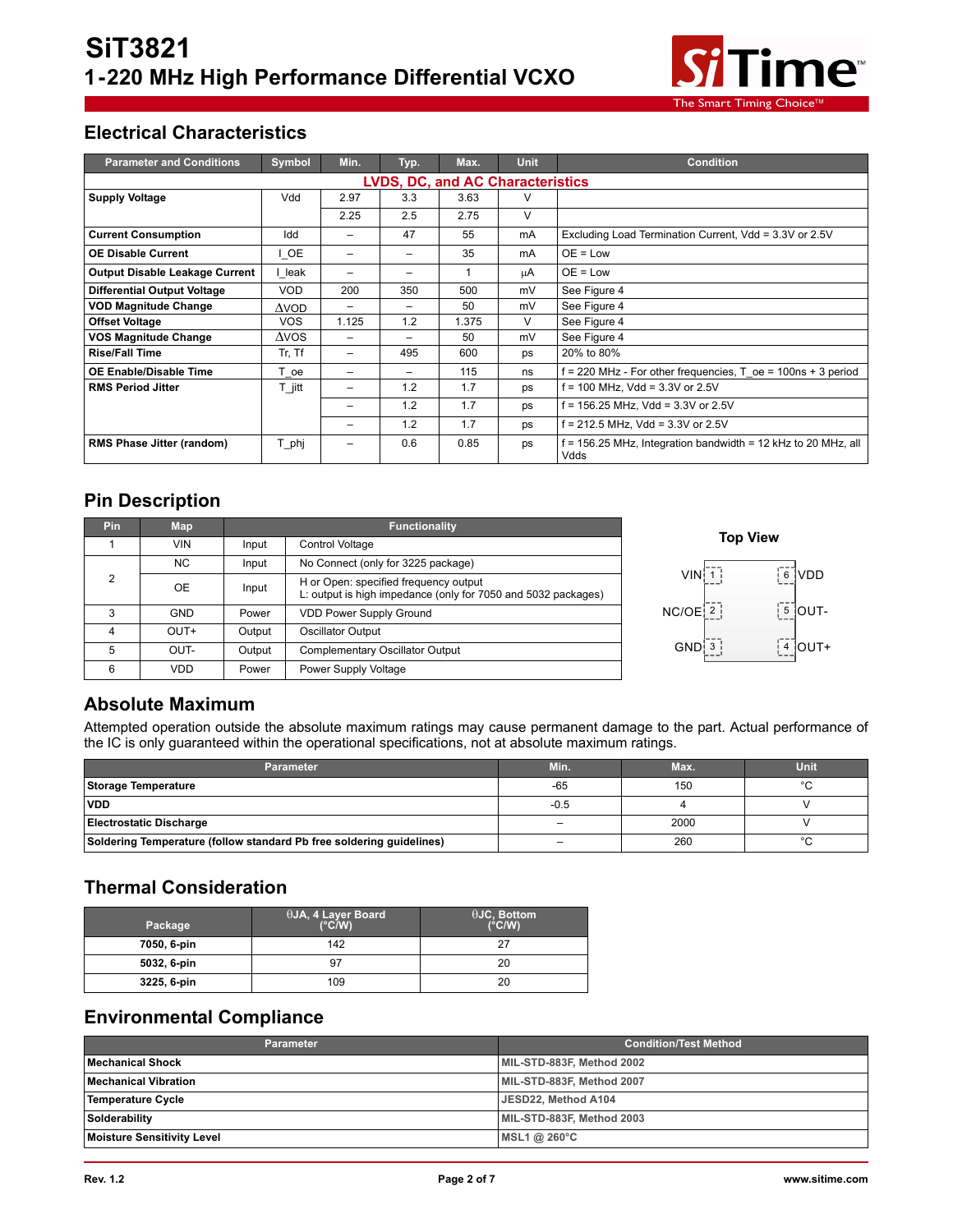

## **Termination Diagrams**

## **LVPECL:**



**Figure 1. LVPECL Typical Termination**



**Figure 2. LVPECL AC Coupled Termination**



**Figure 3. LVPECL with Thevenin Typical Termination**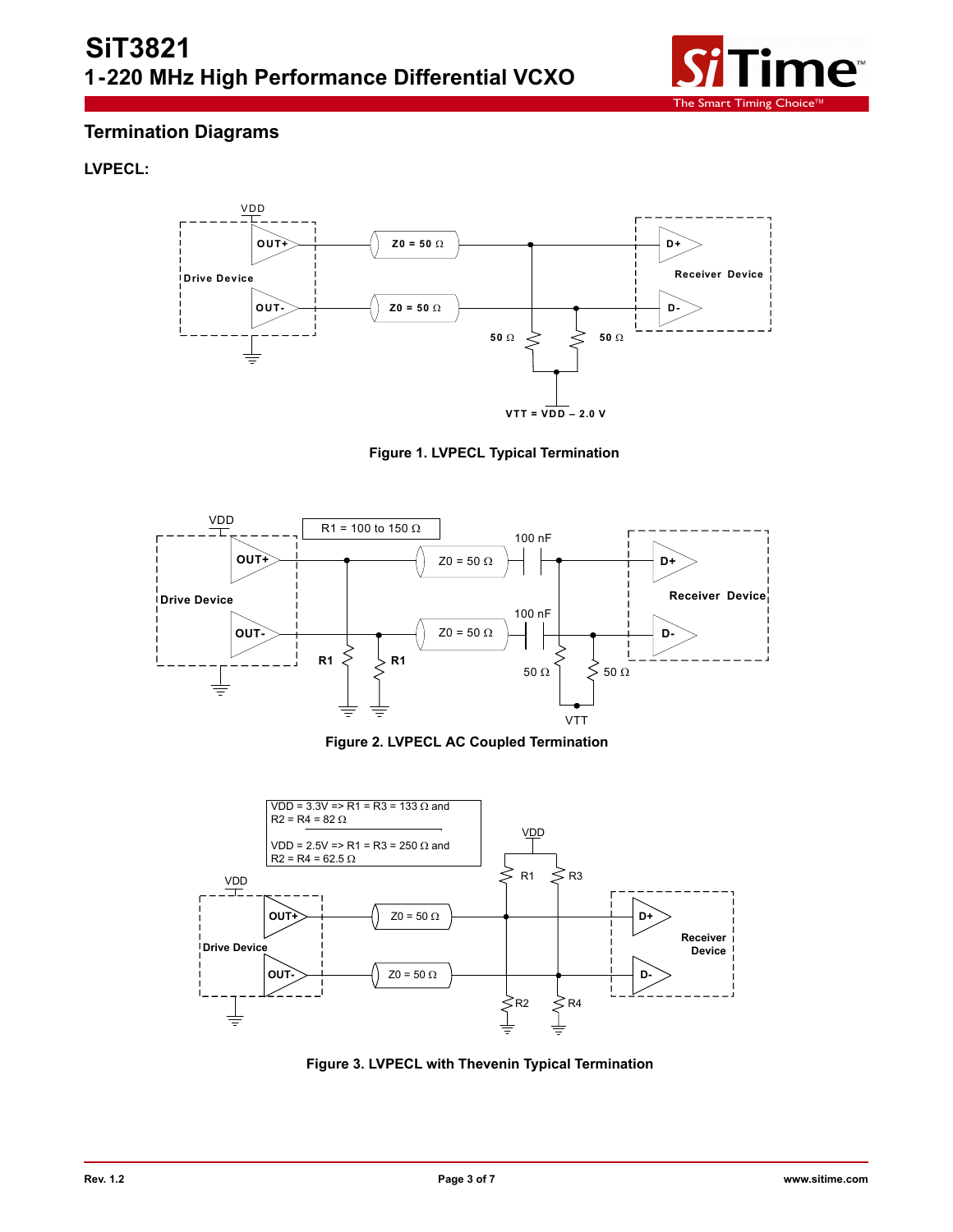

**LVDS:**



**Figure 4. LVDS Single Termination (Load Terminated)**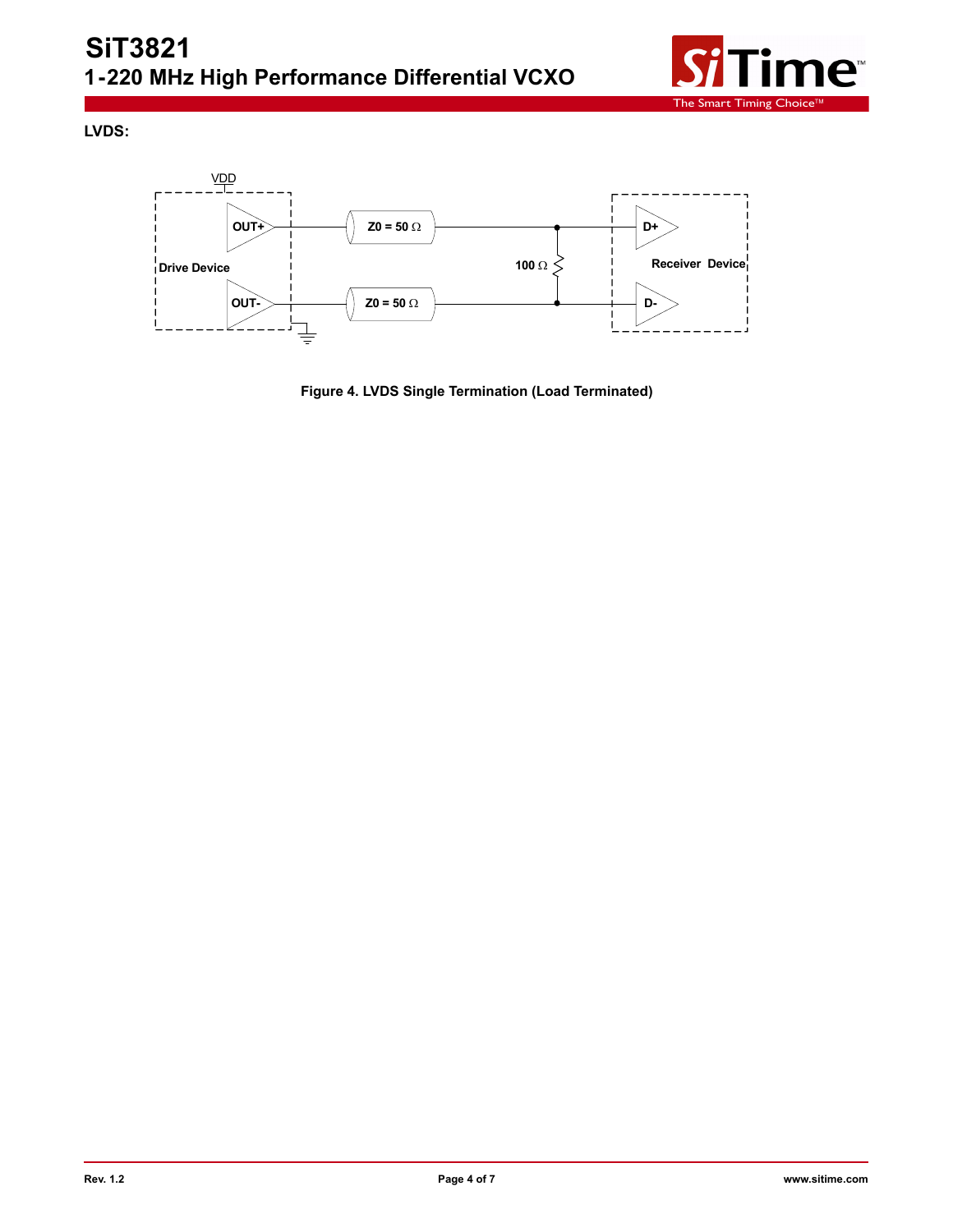

## **Dimensions and Patterns**



1. Top Marking: Y denotes manufacturing origin and XXXX denotes manufacturing lot number. The value of "Y" will depend on the assembly location of the device. 2. A capacitor of value  $0.1 \mu F$  between Vdd and GND is recommended.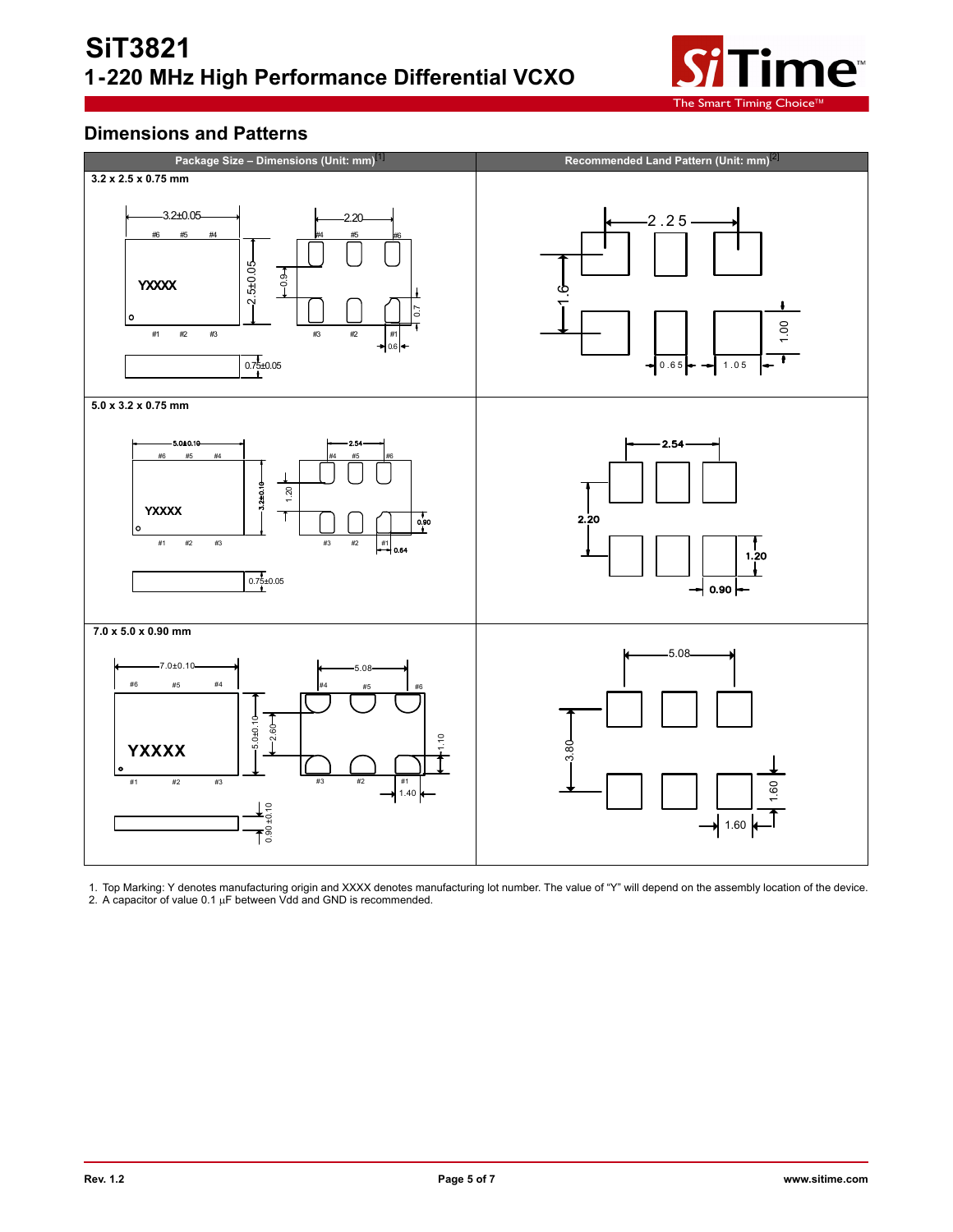

## **Ordering Information**



#### **APR Definition**

Absolute pull range (APR) = Nominal pull range (PR) - frequency stability (F\_stab) - Aging (F\_aging)

#### **APR Table**

|                           | <b>Frequency Stability</b> |           |        |  |  |  |
|---------------------------|----------------------------|-----------|--------|--|--|--|
| <b>Nominal Pull Range</b> | ±10                        | ±25       | ±50    |  |  |  |
|                           |                            | APR (PPM) |        |  |  |  |
| ± 25                      | ±10                        |           |        |  |  |  |
| ± 50                      | ± 35                       | ±20       |        |  |  |  |
| ±100                      | ±85                        | ±70       | ±45    |  |  |  |
| ± 150                     | ±135                       | ±120      | ±95    |  |  |  |
| ±200                      | ±185                       | ± 170     | ± 145  |  |  |  |
| ±400                      | ± 385                      | ± 370     | ± 345  |  |  |  |
| ± 800                     | ±785                       | ±770      | ±745   |  |  |  |
| ± 1600                    | ± 1585                     | ± 1570    | ± 1545 |  |  |  |

### **Ordering Codes for Supported Tape & Reel Packing Method**

| <b>Device Size</b>  | 8 mm T&R<br>(3ku)        | 8 mm T&R<br>(1ku) | 8 mm T&R<br>(250u) | <b>12 mm T&amp;R</b><br>(3ku) | 12 mm T&R<br>(1ku) | <b>12 mm T&amp;R</b><br>(250u) | <b>16 mm T&amp;R</b><br>(3ku) | 16 mm T&R<br>(1ku)       | 16 mm T&R<br>(250u) |
|---------------------|--------------------------|-------------------|--------------------|-------------------------------|--------------------|--------------------------------|-------------------------------|--------------------------|---------------------|
| $7.0 \times 5.0$ mm | -                        |                   |                    |                               |                    | $\qquad \qquad$                |                               |                          |                     |
| $5.0 \times 3.2$ mm | $\overline{\phantom{0}}$ |                   |                    |                               |                    |                                |                               | -                        |                     |
| $3.2 \times 2.5$ mm |                          |                   |                    |                               |                    |                                |                               | $\overline{\phantom{0}}$ |                     |